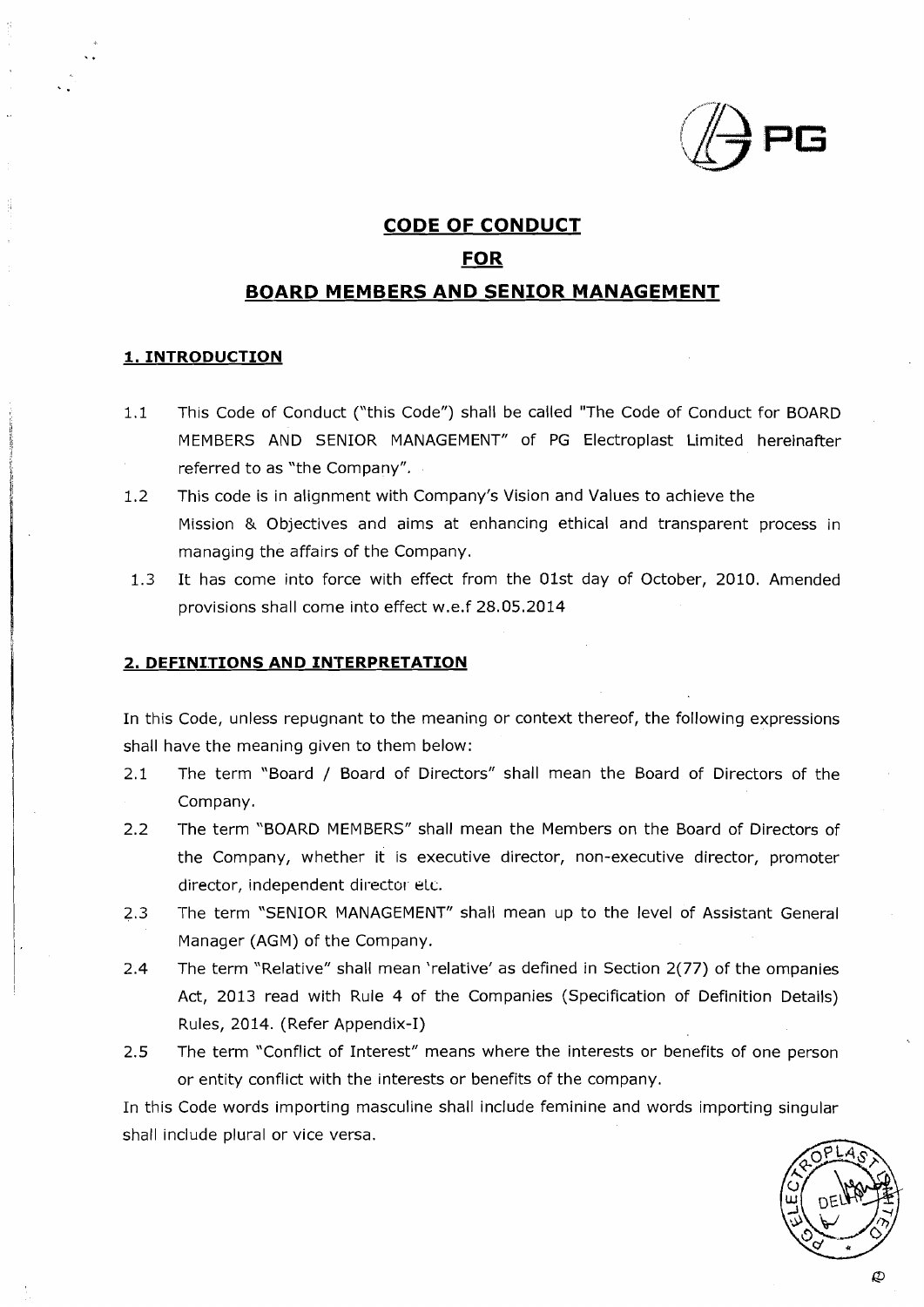

# **3. APPLICABILITY**

This Code shall be applicable to the following persons:

- Board Members, and
- Senior Management.

### **4. KEY REQUIREMENTS**

Board Members and Senior Management shall act within the authority conferred upon them, keeping the best interests of the Company in view and observe the following:

- i) Shall act with utmost care, skill, diligence and integrity.
- ii) Shall act in utmost good faith and fulfill the fiduciary obligations without allowing their independence of judgment to be compromised.
- iii) Shall not involve in taking any decision on a subject matter in which a conflict of interest arises or which in his opinion is likely to arise.
- iv) Shall make disclosures to the Board relating to all material financial and commercial transactions, if any, where they have personal interest, which may have a potential conflict with the interest of the company at large.
- v) Shall avoid having any personal and/or financial interest in any business deallngs concerning the Company.
- vi) Shall not: exploit for their own personal gain, opportunities that are discovered through use of corporate property, information or position, unless the opportunity is disclosed fully in writing to the Board of Directors of the Company and the Board declines to pursue such opportunity and allow him to avail such opportunity.
- vii)Shall not seek or accept, directly or indirectly any gift from anyone having business dealings with the Company.
- viii) Shall not make any statement which has the effect of adverse criticism of any policy or action of the Government or of the Company or which is capable of embarrassing the relations between the Company and the public including all the stakeholders.

Provided that nothing in this clause shall apply to any statement made or views expressed by a Board Member and Senior Management, which are purely factual in nature and are not considered as confidential, in his official capacity or in due performance of the duties assigned to him.

ix) Shall not commit any offence involving moral turpitude.

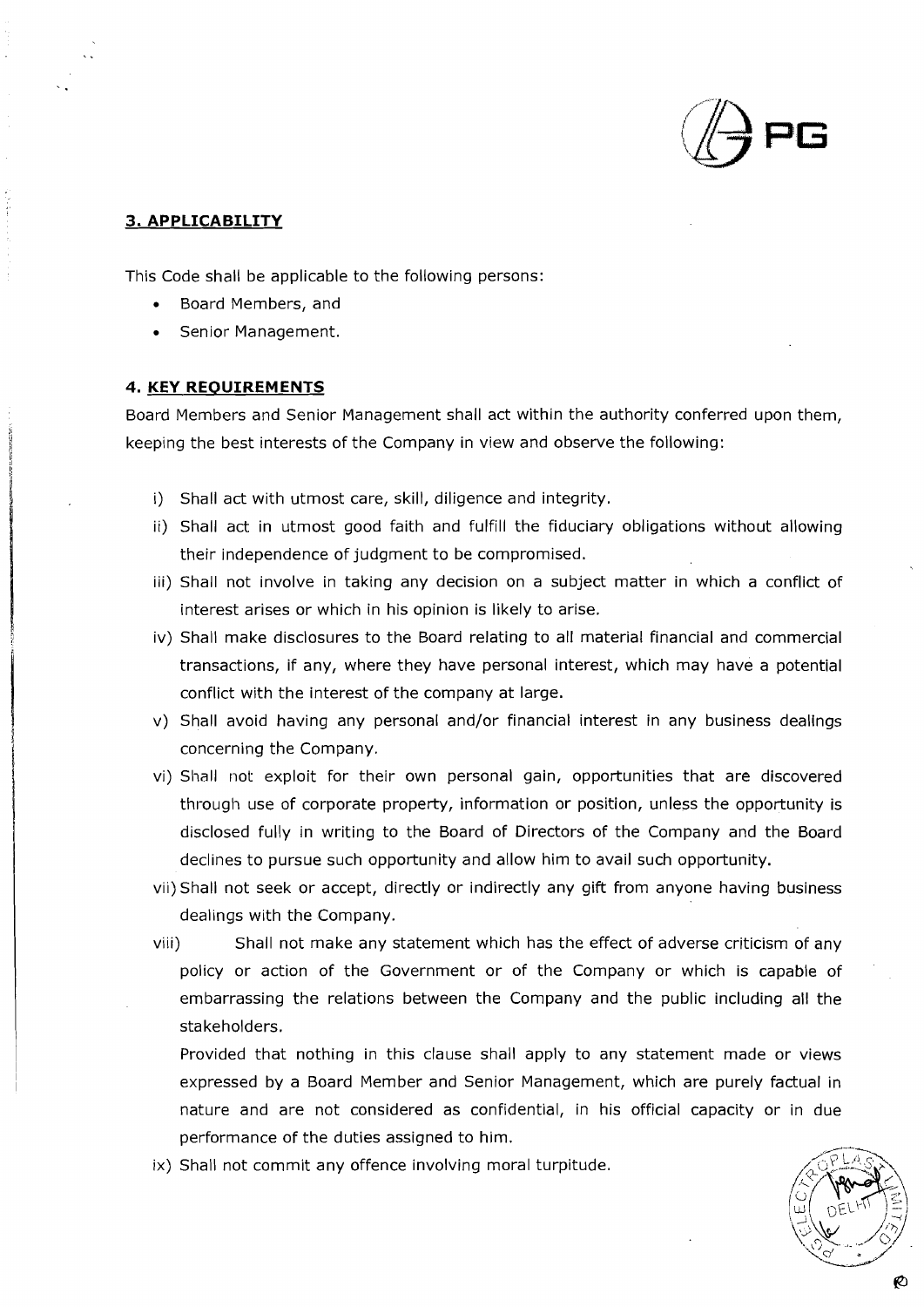

### **5. COMPLIANCE OF LAW**

The Board Members and Senior Management shall comply with all laws, rules and regulations relating to the business of the Company.

# **6. PREVENTION OF INSIDER TRADING**

The Board Members and Senior Management shall comply with the Code of Internal Procedures and conduct for prevention of Insider Trading in dealing with securities of the Company.

# **7. CORPORATE DISCLOSURE PRACTICES**

The Code of Corporate Disclosure Practices regulates disclosure of "Unpublished Price Sensitive Information". The Company is responsible for overseeing and co-ordinating disclosure of "Unpublished Price Sensitive Information" to stock exchanges, analysts, shareholders and media including drafting of the press release or the text of the information to be posted on the Company's web-site/released to the press. No person except the Company or those authorized by the Company shall disclose any information relating to the Company's Securities to analysts/research persons and institutional investors. The Board Members and Senior Management shall comply with the Code of Corporate Disclosure Practices.

### **8. RELATED PARTY DISCLOSURES**

The Board Members and Senior Management shall make disclosure of related party transactions to the Board of Directors in the format provided under Accounting Standard 18 (AS-18) (Appendix 11) issued by the Institute of Chartered Accountants of India (ICAI) and/or any modification or re-codification thereof.

### **9. CONFIDENTIALITY OF INFORMATION**

Subject to the Code of Corporate Disclosure Practices as may be prevalent in the Company from time to time any information concerning the Company's business, its customers, suppliers, etc. to which the Board Members and Senior Management have access or which are in their possession, must be considered confidential and held in confidence. No Board Member and Senior Management shall provide any information either formally or informally,

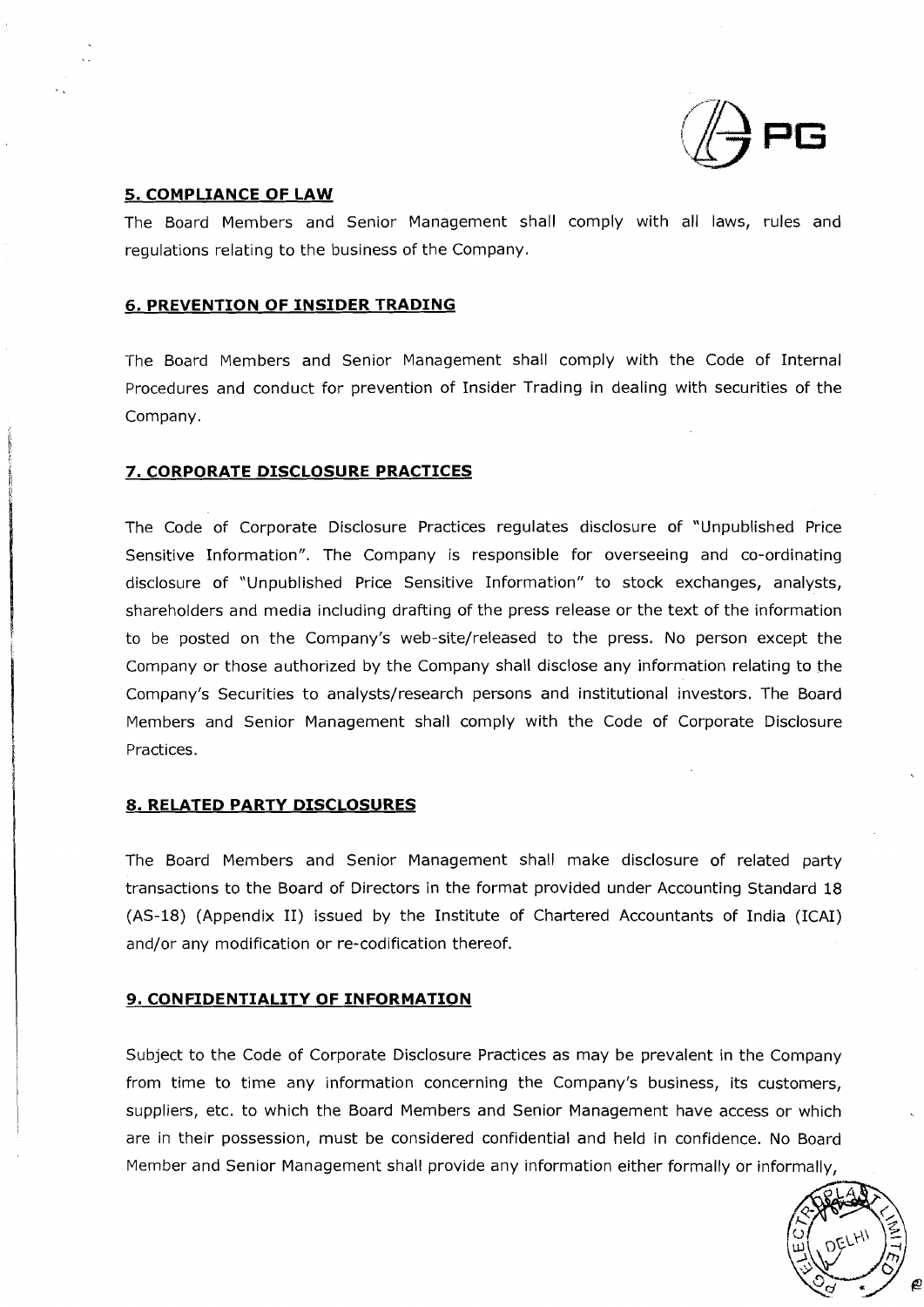

to the press or any other media, unless specifically authorized. Provided that Board Members and Senior Management shall in consultation/under intimation to the Public Spokesperson of the Company be free to disclose such information which is:

a) part of the public domain at the time of disclosure;

or

b) authorised or required to be disclosed pursuant to a decision of the Board or any of its Sub-Committees:

or

c) required to be disclosed in accordance with applicable laws, rules, regulations, guidelines.

# **10. PROTECTION OF ASSETS**

The Board Members and Senior Management shall protect the Company's assets including physical assets, information and intellectual rights and shall not use the same for personal gain.

# **11. AMENDMENTS TO THE CODE**

The provisions of this Code can be amended/ modified by the Board of Directors of the Company from time to time and all such amendments/ modifications shall take effect from the date stated therein.

# **12. PLACEMENT OF THE CODE ON WEBSITE**

Pursuant to Clause 49 of the Listing Agreement, this Code and any amendment thereto shall be hosted on the website of the Company.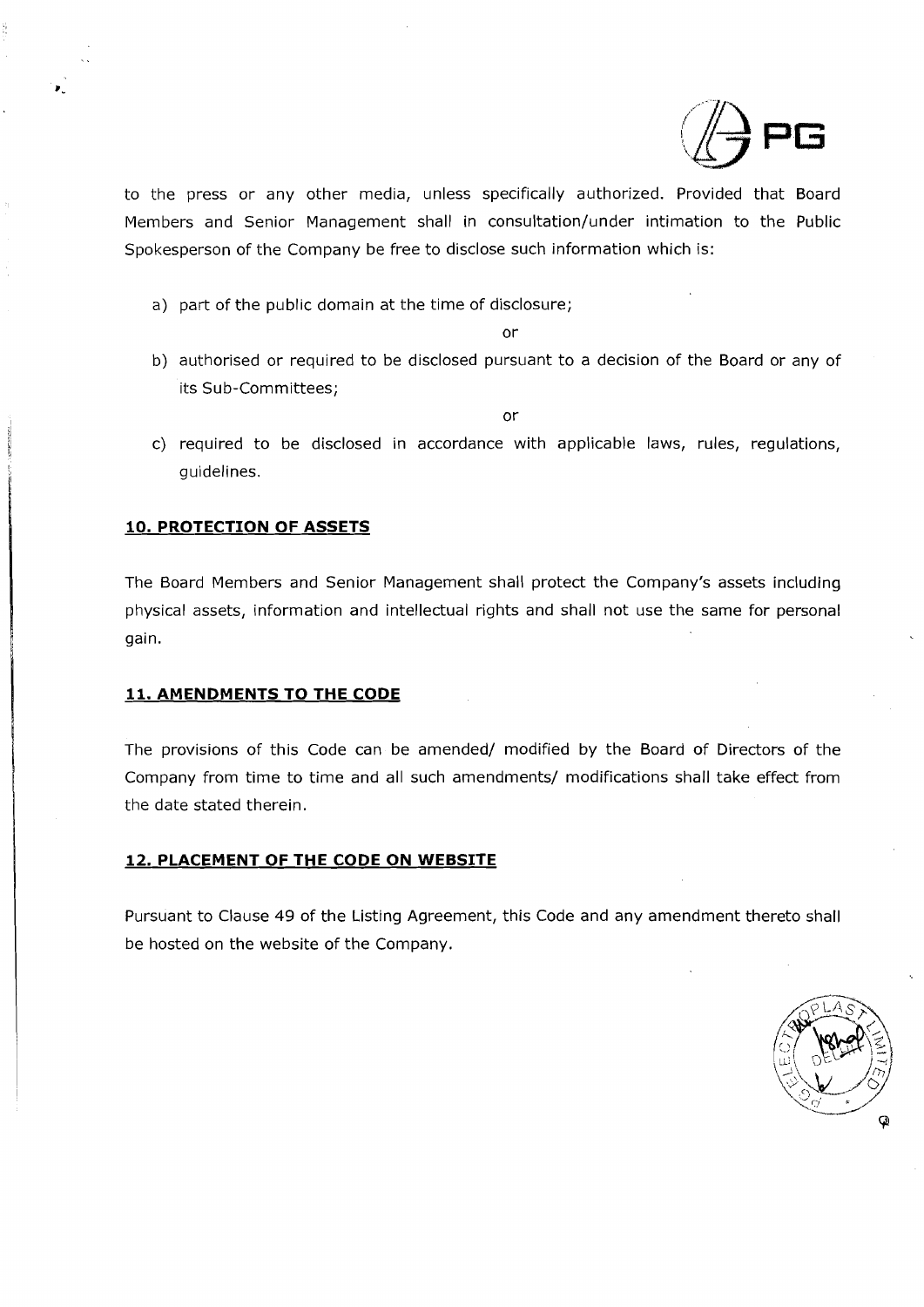

# **13. ANNUAL COMPLIANCE REPORTING**

- 13.1 In terms of Clause 49 of the Listing Agreement, all Board Members and Senior Management shall affirm compliance of this Code within 30 days of close of every financial year. The Annual Report of the company shall contain a declaration to this effect signed by the Chairman & Executive Director. A Performa of Annual Compliance Report is at Appendix-111. The Annual Compliance Report shall be forwarded to the Company Secretary. If any Director/ Senior Management Personnel leaves the Company any time during a financial year, he shall send a communication to Company .Secretary affirming compliance of the Code till the date of his association with the Company.
- 13.2 The three directors of the company including Executive Director of the Company shall certify to the Board that there are, to the best of their knowledge and belief, no transactions entered into by the Company during the year which are fraudulent, illegal or in violation of this Code.

### **14. ENFORCEMENT OF CODE OF CONDUCT**

Each Board Member and Senior Management shall be accountable for fully complying with this Code.

# **15. ACKNOWLEDGEMENT OF RECEIPT OF THE CODE**

All Board Members and Senior Management shall acknowledge receipt of this Code or any modification(s) thereto, in the acknowledgement form as at Appendix-IV and forward the same to the Company Secretary indicating that they have received, read, understood and agreed to comply with this code.

For PG Electroplast Limited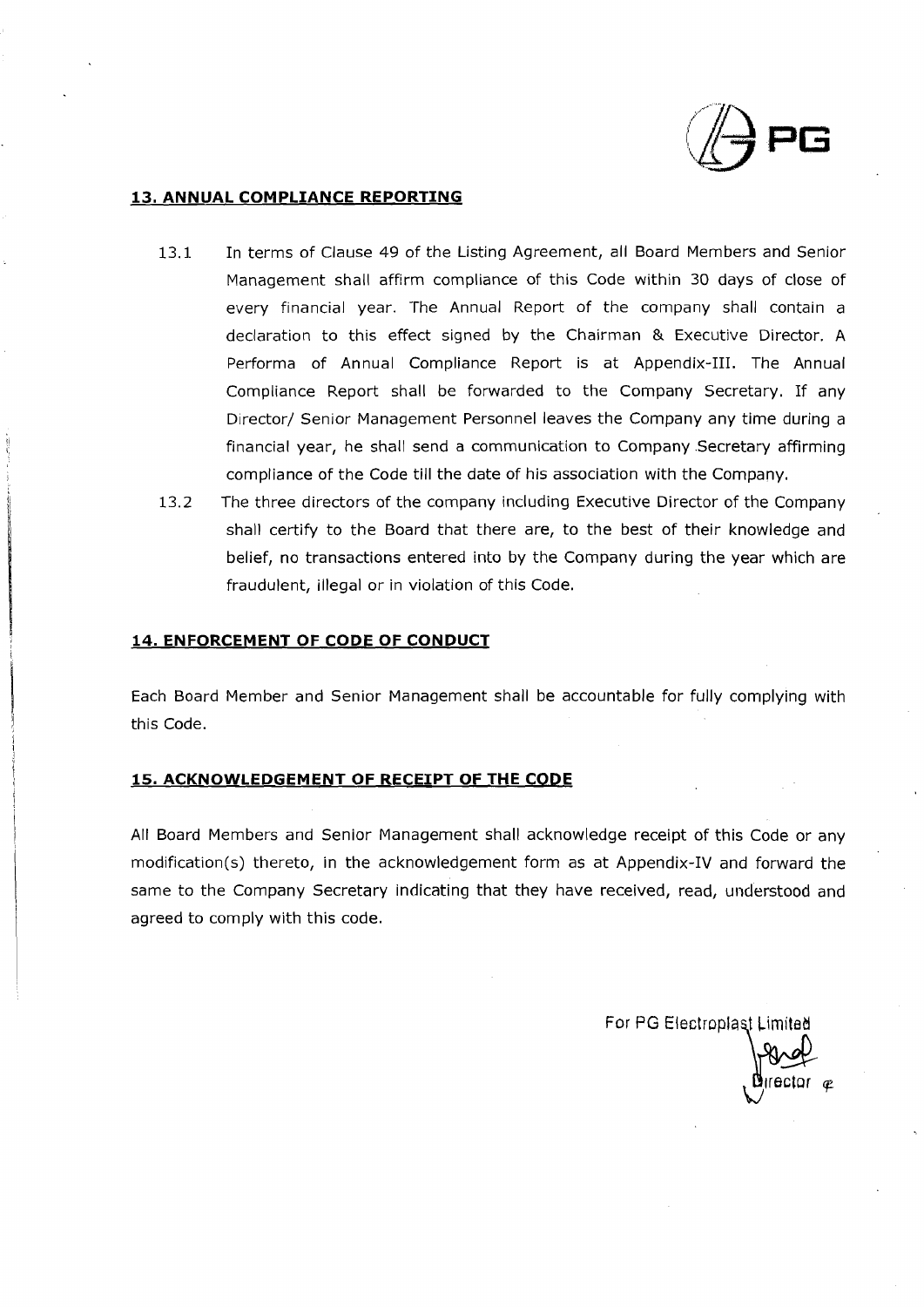

#### **APPEN DIX-I**

#### EXTRACT OF SECTION 2(77) OF THE COMPANIES ACT, 2013

(77) "relative", with reference to any person, means anyone who is related to another, if-

- i) they are members of a Hindu Undivided Family;<br>ii) they are husband and wife: or
- ii) they are husband and wife; or<br>iii) one person is related to the otl
- one person is related to the other in such manner as may be prescribed;

## EXTRACT OF RULE 4 OF COMPANIES (SPECIFICATION OF DEFINITIONS DETAILS) RULES, 2014.

**4. List of relatives in terms of clause (77) of section 2.-** A person shall be deemed to be the relative of another, if he or she is related to another in the following manner, namely:-

- (1) Father: Provided that the term "Father" includes step-father.
- (2) Mother: Provided that the term "Mother" includes the step-mother.
- (3) Son: Provided that the term 'Son" includes the step-son.
- (4) Son's wife.
- (5) Daughter.
- (6) Daughter's husband.
- (7) Brother: Provided that the term "Brother" includes the step-brother;
- (8) Sister: Provided that the term "Sister" includes the step-sister.

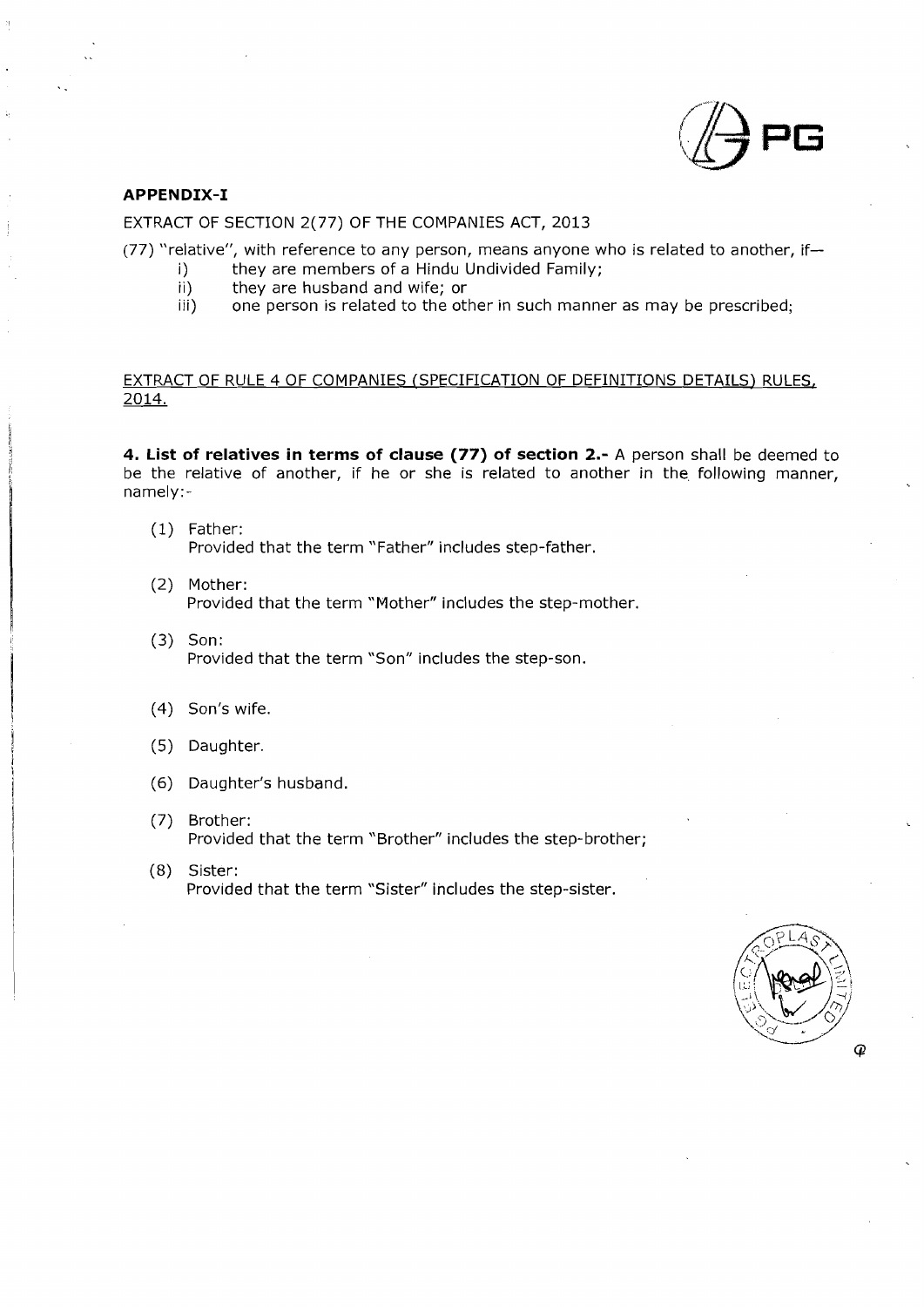

### **APPENDIX** - **I1**

The Board Members and Senior Management shall disclose the following, in respect of all transactions with related parties, as covered in AS-18 issued by ICAI:

(i) the name of the transacting related party;

(ii) a description of the relationship between the parties;

(iii) a description of the nature of transactions;

(iv) volume of the transactions either as an amount or as an appropriate proportion ;

(v) any other elements of the related party transactions necessary for an understanding of the financial statements.

| Signature: __________________ |  |
|-------------------------------|--|
|                               |  |
| Designation. ________________ |  |
| Date: ______________________  |  |
|                               |  |
|                               |  |

Note: The following are illustrative and not exhaustive list of examples of the related party transactions in respect of which disclosures should be made by Board Members and Senior Management:

- purchases or sales of goods (finished or unfinished ) ;  $\bullet$
- purchases or sales of fixed assets ;  $\bullet$
- rendering or receiving of services ;
- agency arrangements;
- leasing or hire purchase arrangements ;
- transfer of research and development ;
- licence agreements; .
- finance (including loans and equity contributions in cash or in kind) ;
- guarantees and collaterals ; and
- management contracts including for deputation of employees.

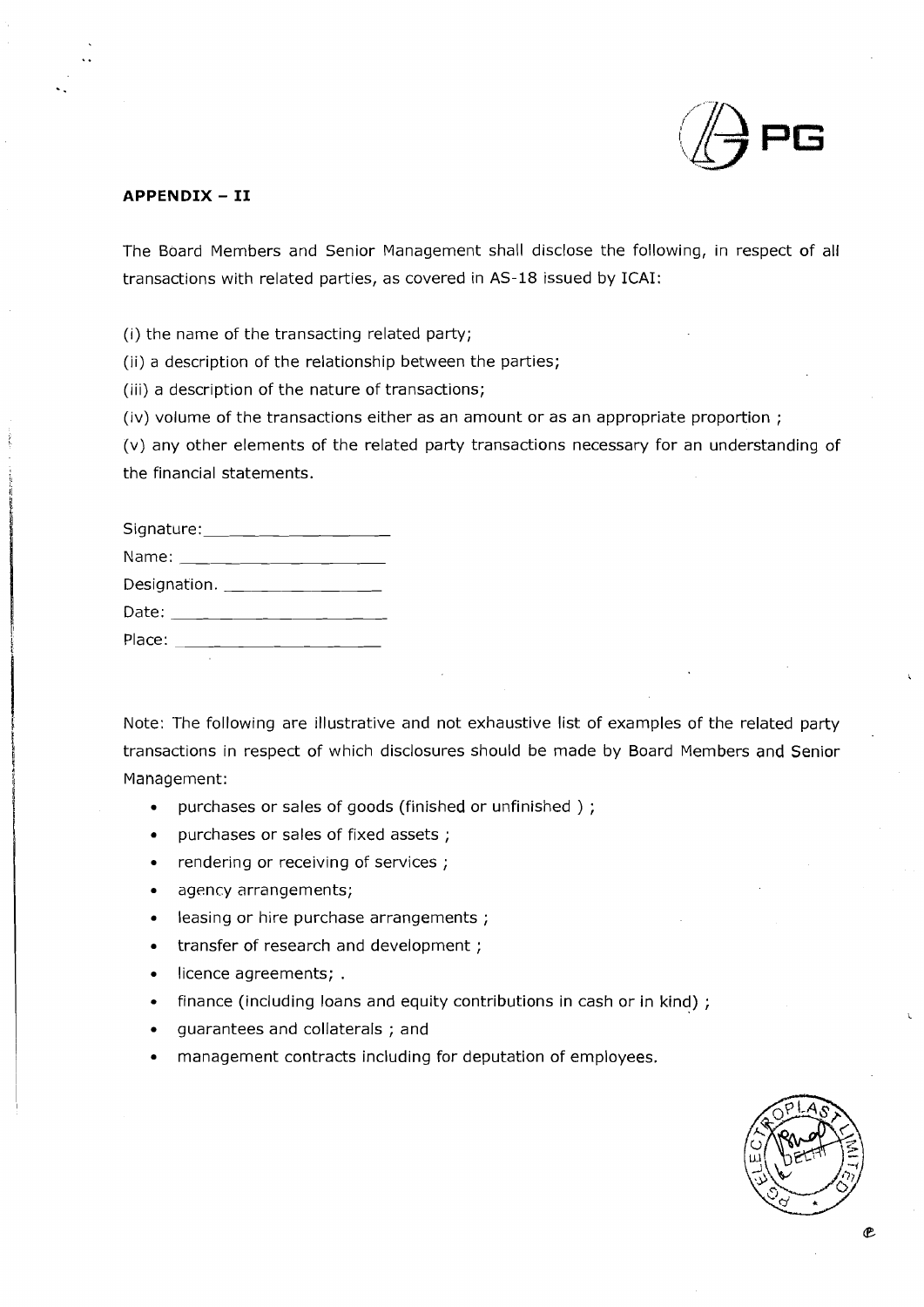

APPENDIX-III

# ANNUAL COMPLIANCE REPORT

I ............................................. do hereby solemnly affirm that to the best of my knowledge and belief, I have fully complied with the provisions of the CODE OF CONDUCT FOR BOARD MEMBERS AND SENIOR MANAGEMENT during the financial year ending 31st March 201 $\_\cdot$ .

\* To be submitted by 30th April each year.